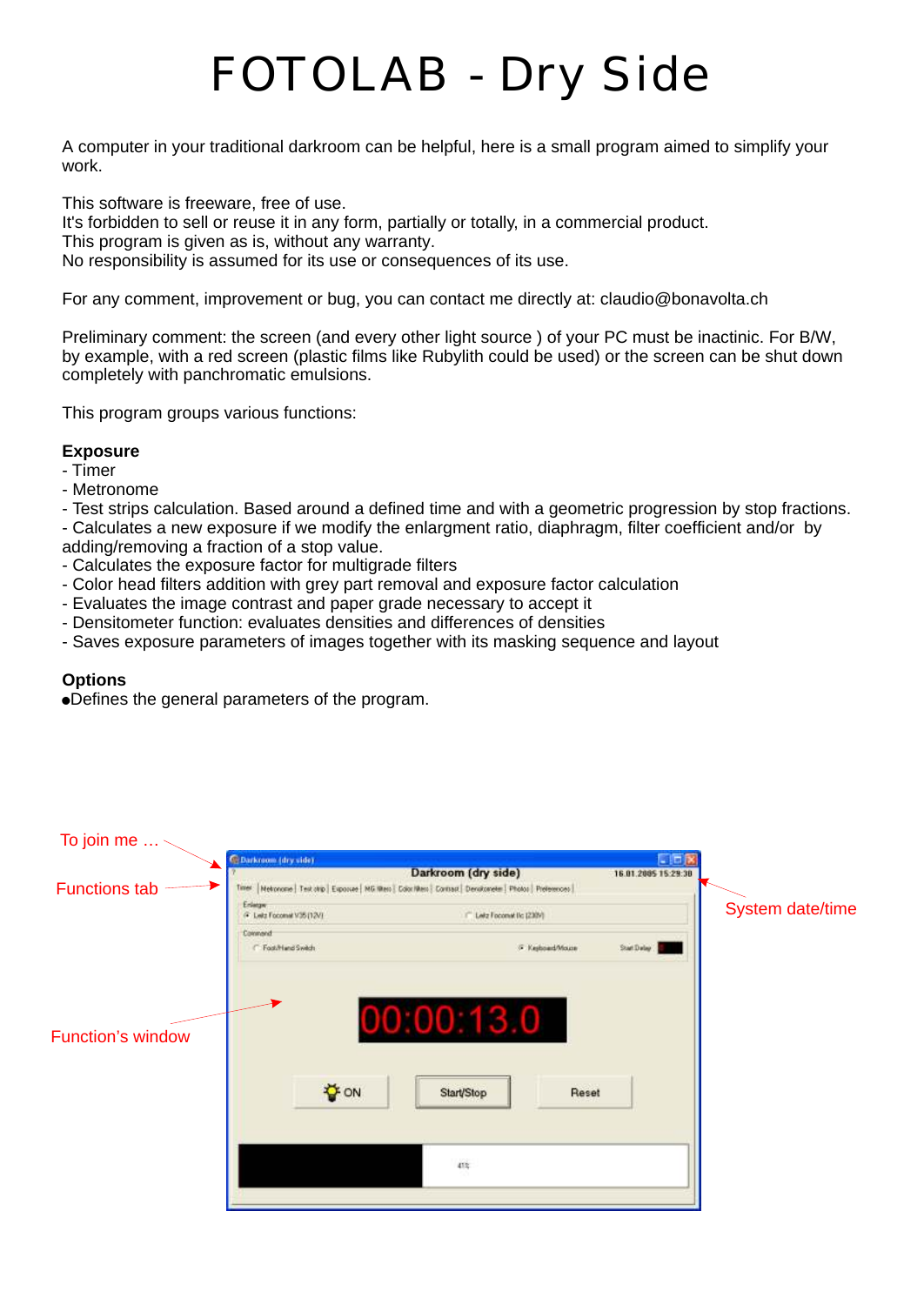### *Exposure - Timer*

This timer counts down a programmed time with a precision of a 1/10th of second. The interface switches the enlarger ON during that time.

The initial time is entered with the keyboard and format hh:mm:ss.d. Various tools of this program can send times to the timer (by double-clicking on a time) .

The enlarger can be selected so does the command mode (foot pedal/interface button or by keyboard/mouse).

The keyboard/mouse mode allows a delay before switching on the enlarger to ease dodging/burning.

Depending on the options selected on the "Options" tab:

- The display is in color or monochrome (various grey shades)
- Each second is indicated by a beep, a vocal countdown (under 20 seconds only) or no sound at all.

"Start/Stop" button starts/stops the countdown, "Reset" re-initializes the timer for a new countdown.

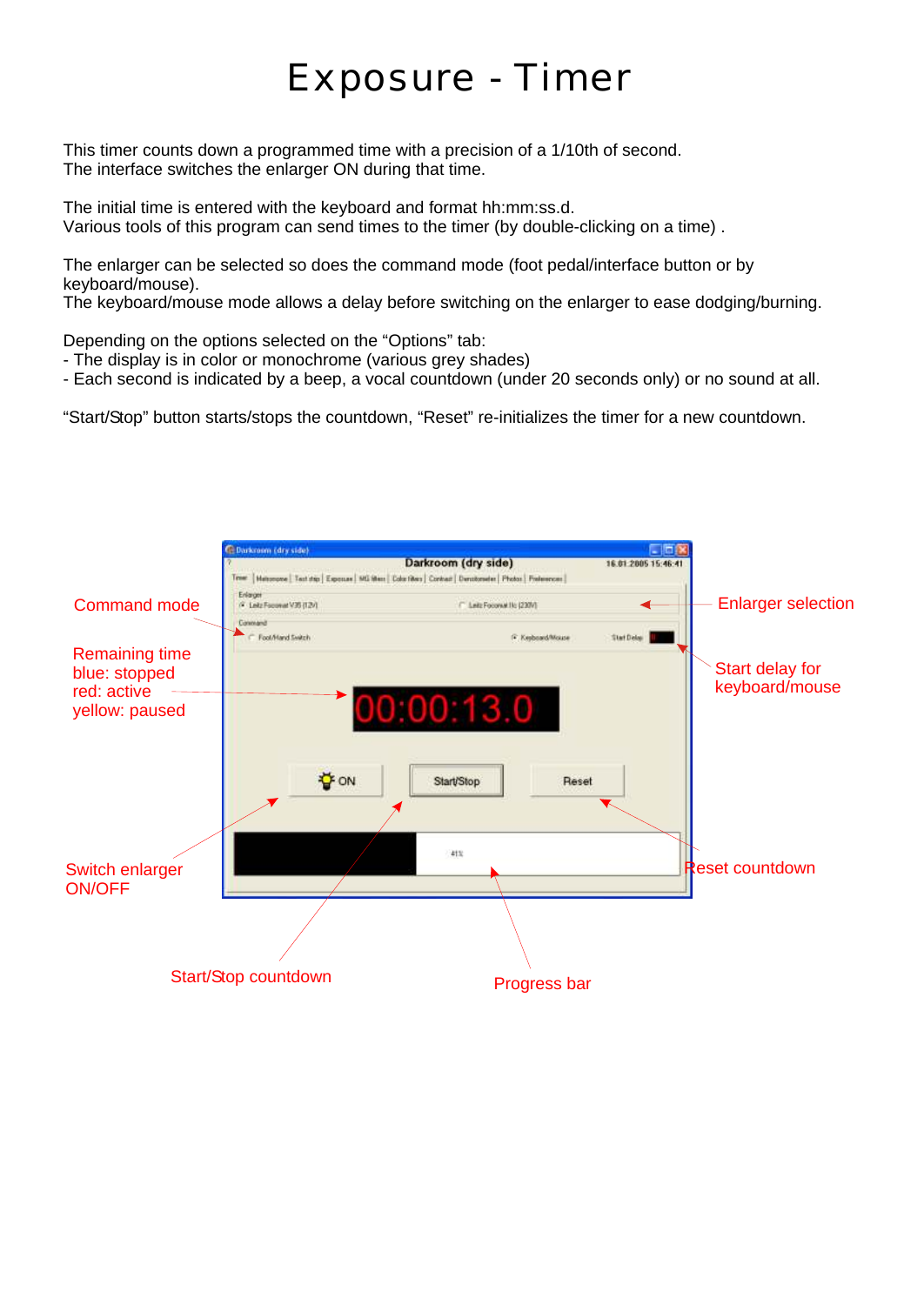### *Exposure - Metronome*

This function works like a metronome, counting time in an ascending way. It's often used for dodging/burning.

The interface switches the enlarger ON during the count time.

The enlarger can be selected so does the command mode (foot pedal/interface button or by keyboard/mouse).

The keyboard/mouse mode allows a delay before switching on the enlarger to ease dodging/burning.

Depending on the options selected on the "Options" tab:

- The display is in color or monochrome (various grey shades)

- Each second is indicated by a beep, a vocal countdown (under 20 seconds only) or no sound at all.

"Start/Reset" button starts/Resets the count.

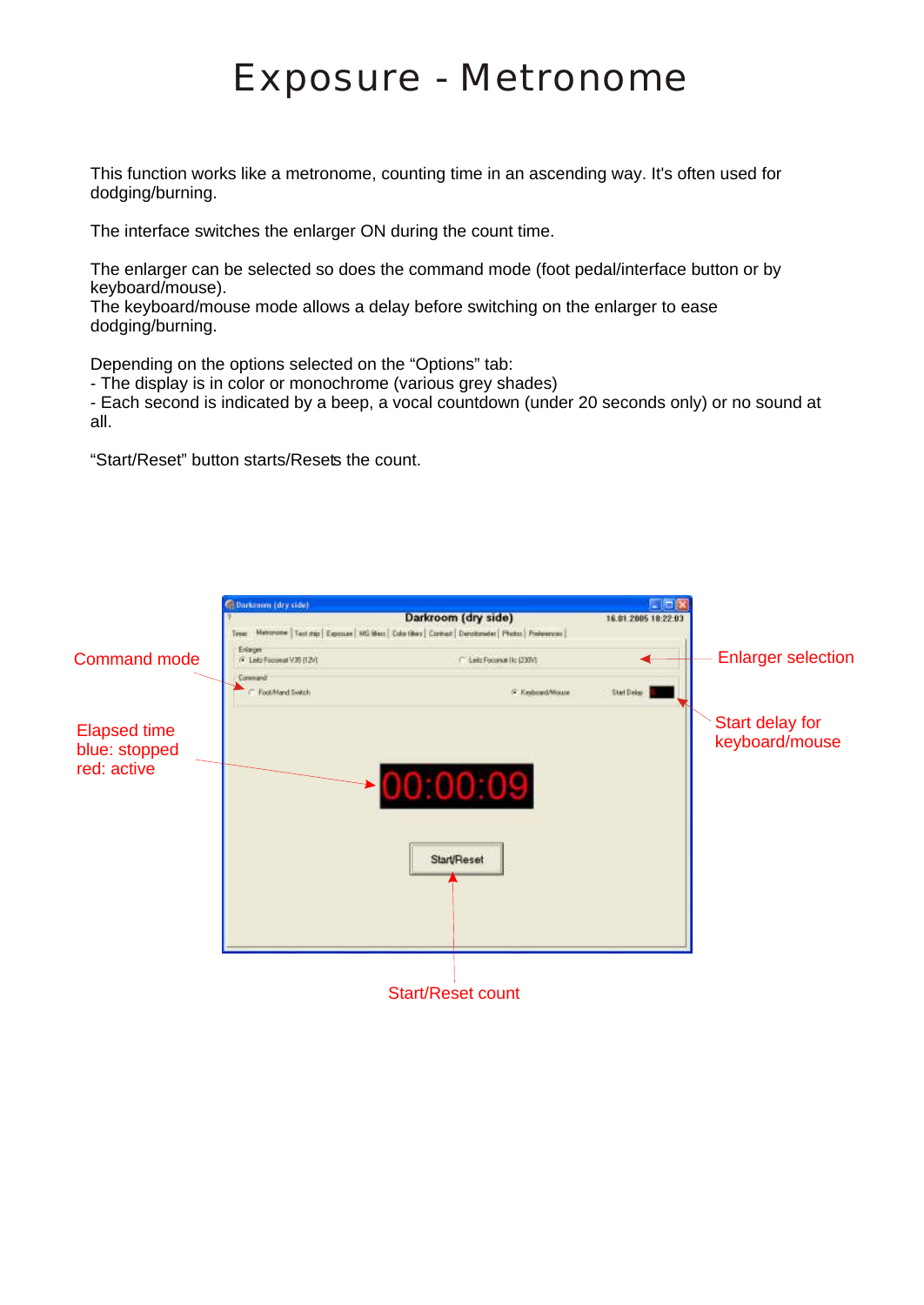### *Exposure - Test Strip*

The classic test strip is done by adding constant times. The bands receive then an exposure, say, of 2, 4, 6, 8 10 seconds. This progression, known as arithmetic, has the drawback of producing densities from a band to the other not being constant.

To obtain a constant spacing in terms of densities, we have to adopt a geometric progression, where the time increase between every bands is a constant fraction of stops.

This function calculates the various times, together with cumulated times, for each band of a test strip in a geometric progression.

You can tell the program how many bands you wished and the base time around which to distribute the bands.

The Compute button does the calculation, a double-clic on a time sends the time to the timer.

The interface switches the enlarger ON automatically.

Two command modes are possible:

- automatic mode with the keyboard/mouse and a start delay allowing the printer to mask the paper and an interval between each band to move the mask for the next band.

- interface mode, where a band is exposed each time the printer presses the interface button or foot switch.

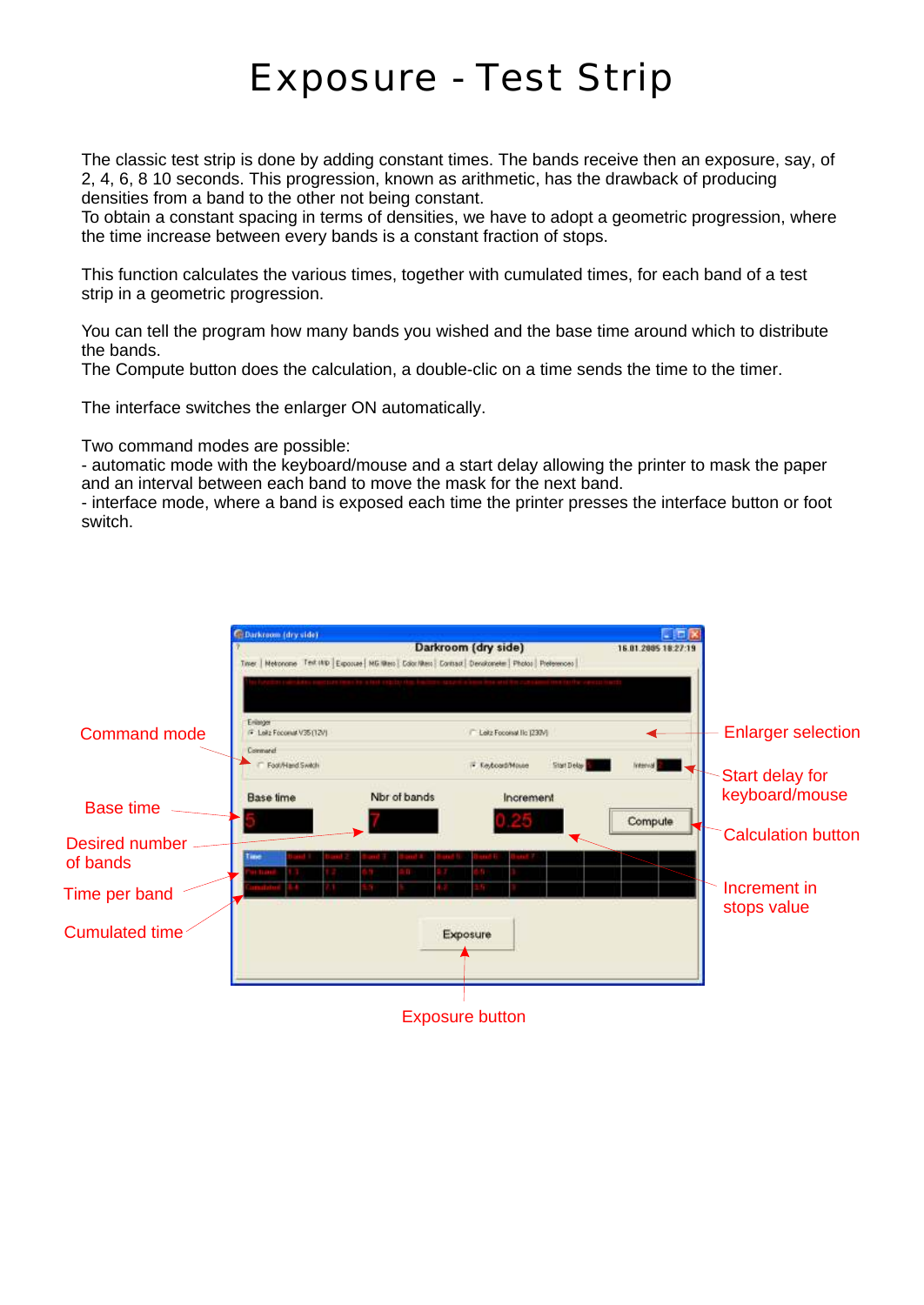### *Exposure - Modification*

This function lets you calculate a new exposure time if you change the following parameters:

- Paper sensivity
- Enlargment ratio
- Diaphragm
- Filter coefficient
- Add/removal of a stop fraction

#### **Paper Sensivity**

The manufacturer ISO(P) without filter is used.

#### **Enlargment ratio**

If your enlarger doesn't indicate you the current enlargment ratio, just type in one side length of the projected image. You must, of course, always use the same side (length or width) and measure completely the side of the projected image.

#### **Diaphragm**

The values indicated on the diaphragm ring are rounded (by example, f/11 is really f/11.3137 ...). To avoid that a translation between two common stop values (like f/8 -> f/11) gives a result that looks wrong, the rounded values are converted to their theoretical ones during the calculation.

If other values than those usually found on the diaphragm rings are entered, they are considered as theoretical and used as is by the program.

#### **Filter coefficient**

There are so many filtering system (color head, multigrade filters, ...) And because of the variable sensivity of the papers to them and to the other components of the enlarger, I've preferred to use a simple "filter coefficient" value you should calibrate according to your system.

This field "Filter coefficient" is linear, that means if you you should double the exposure time to obtain the same result, then, the second coefficient is twice bigger than the first one.

Simple example with Ilford Multigrade filters: each filter should give the same exposure except grades 4 to 5 where you should double the exposure. You just have to enter "1" for the filters from "00" to "3.5" and "2" for the filters from "4" to "5".

More complex example with a color head: you should make several tests to find the coefficients that gives the same grey with every filter.

#### **+/- stops**

You can add or remove (negative number) a stop value to the exposure.

The Compute button calculates the new exposure and a double-clic takes the time back to the main timer.

Two tables give also exposures around this new time by fraction of stops increments (1/4, 1/3, 1/2, 2/3 & 3/4).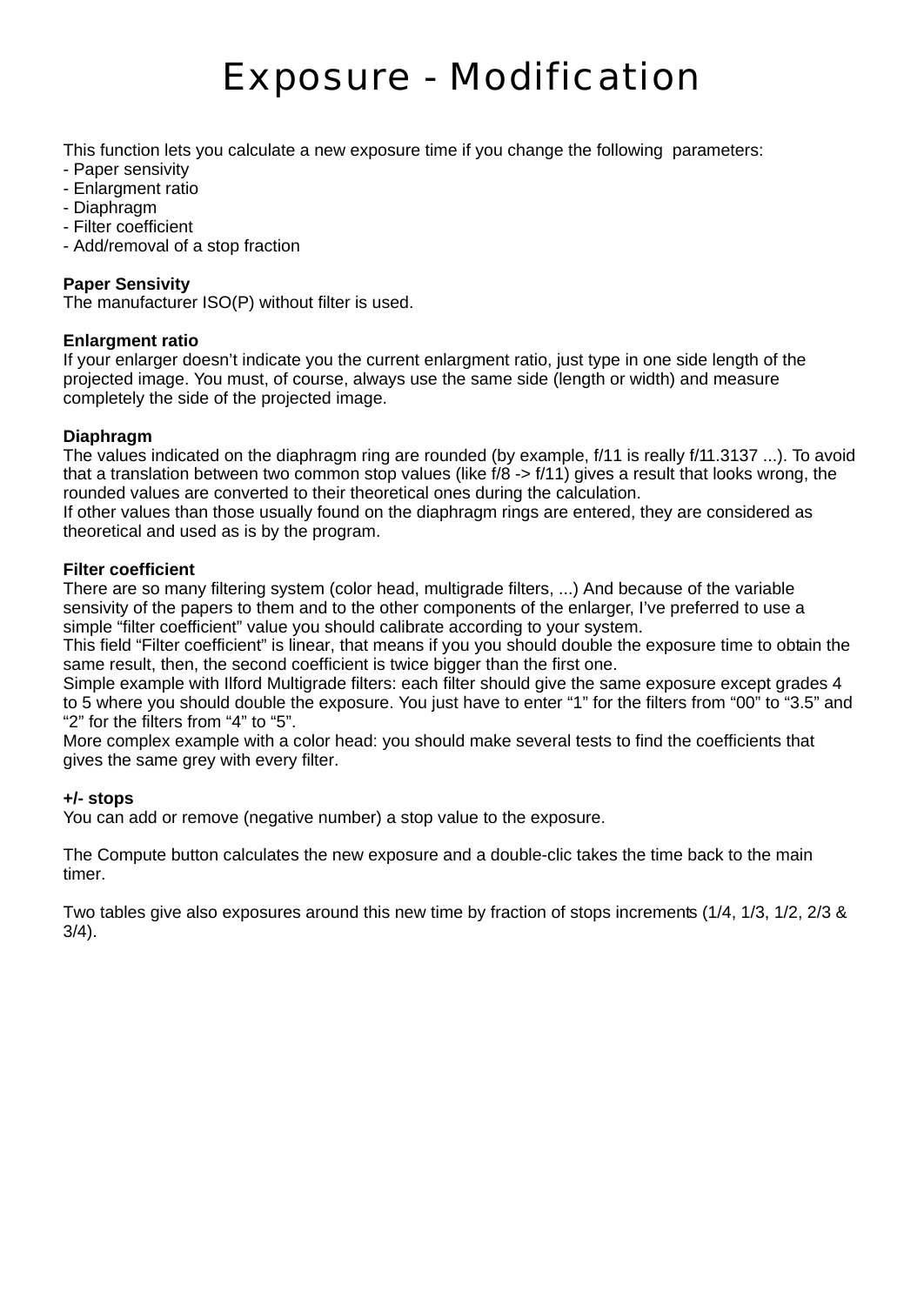### *Exposure - Modification*

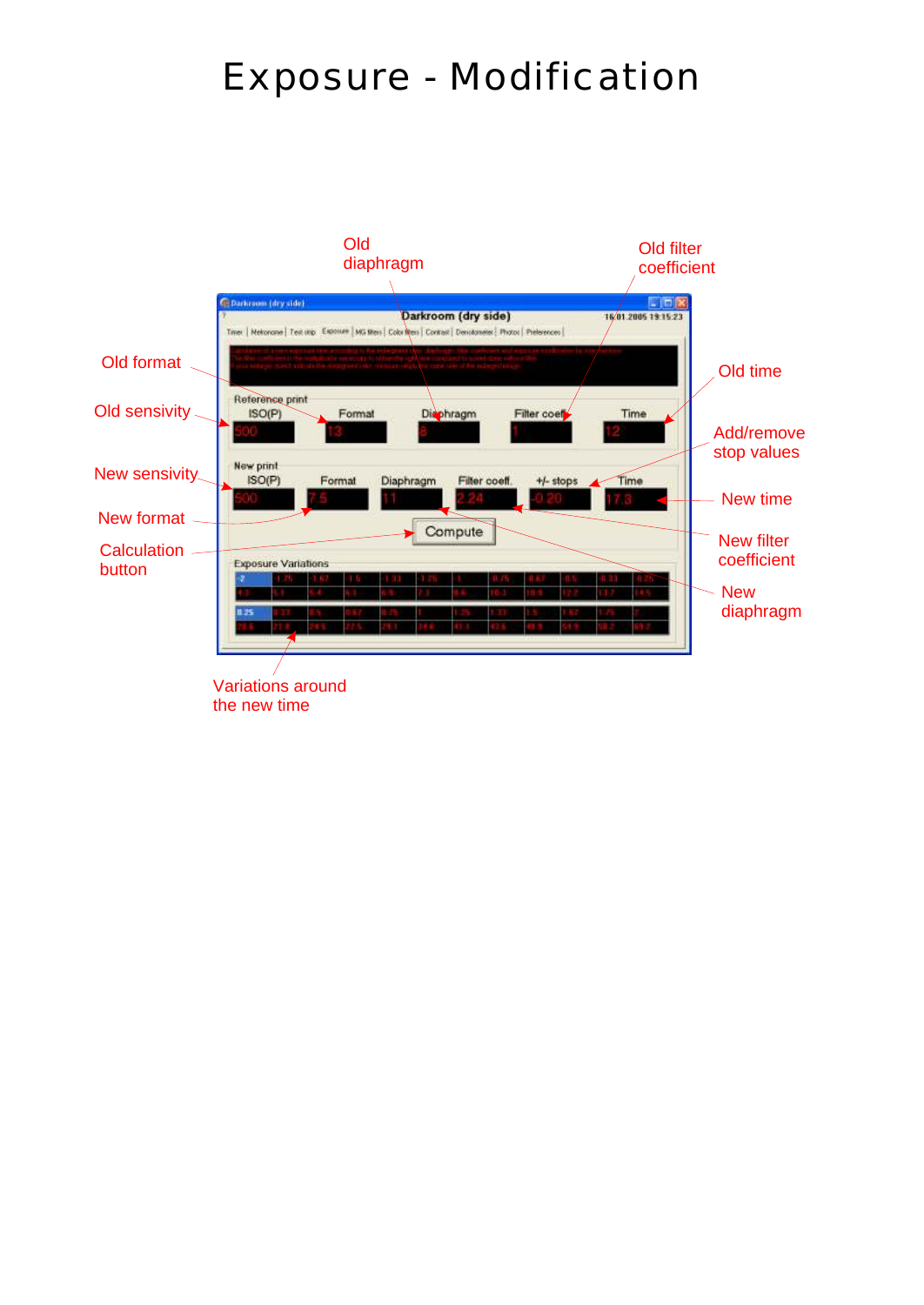### *Multigrade Filters Factors*

This function gives the exposure factor of the selected multigrade filter and allows to transfer it to the exposure modification tab.

The factors are stored in a text file and various filtering systems can be stored in several files.

This option simplifies the use of a color head in single filtration (one color used at a time) and makes the double-filtration (two color filters used together to obtain constant exposure) obsolete.

The density reference point can be chosen according to your preferences and way of working.

With filter factors, a multigrade head or multigrade filter set can be used with other reference densities than the one meant by the manufacturer (usually 0.60 corresponding to the ISO norm).

|  | Time   Metorcre   Test mp   Exposure MG WATE   Color Mess   Contrast   Denstoneler   Photos   Preferences |     |      |                   |
|--|-----------------------------------------------------------------------------------------------------------|-----|------|-------------------|
|  |                                                                                                           |     |      |                   |
|  | Grade                                                                                                     |     |      |                   |
|  |                                                                                                           |     |      |                   |
|  | Filter                                                                                                    |     |      |                   |
|  |                                                                                                           |     |      |                   |
|  | Factor                                                                                                    |     |      | Select old factor |
|  |                                                                                                           |     |      |                   |
|  |                                                                                                           | Old | New  |                   |
|  |                                                                                                           |     |      |                   |
|  |                                                                                                           |     | Send | Select new factor |
|  |                                                                                                           |     |      |                   |
|  |                                                                                                           |     |      |                   |
|  |                                                                                                           |     |      |                   |
|  |                                                                                                           |     |      |                   |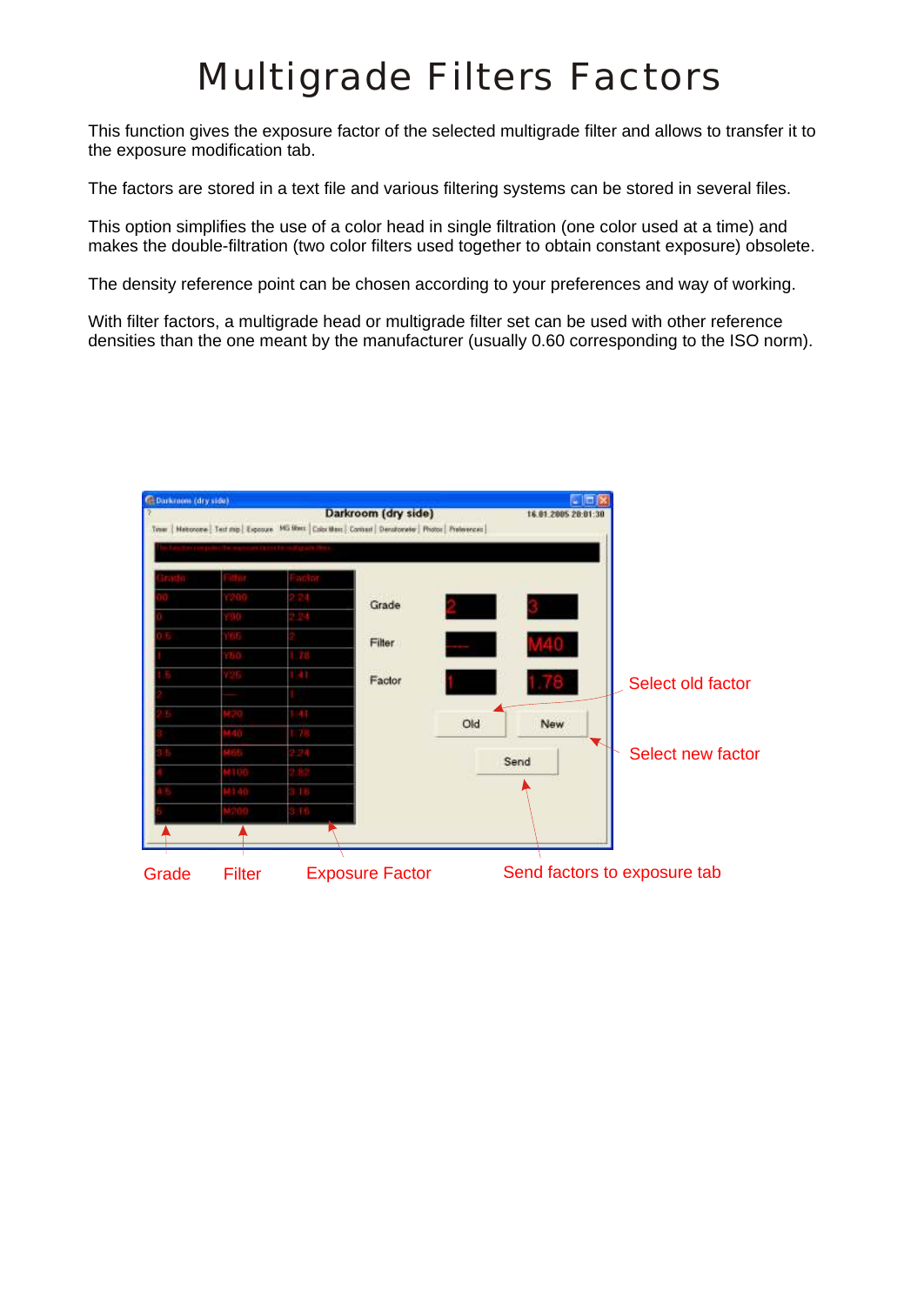### *Exposure - Adding Filters*

This function lets you add several filters of a color head and obtain the resulting filter without its grey part.

It calculates the exposure factor of the initial and resulting filters and can send it to exposure modification tab.

The filters values are stored in a text file. The program calculates the exposure factors including intermediate values.

The filter color is only an aesthetic gadget.

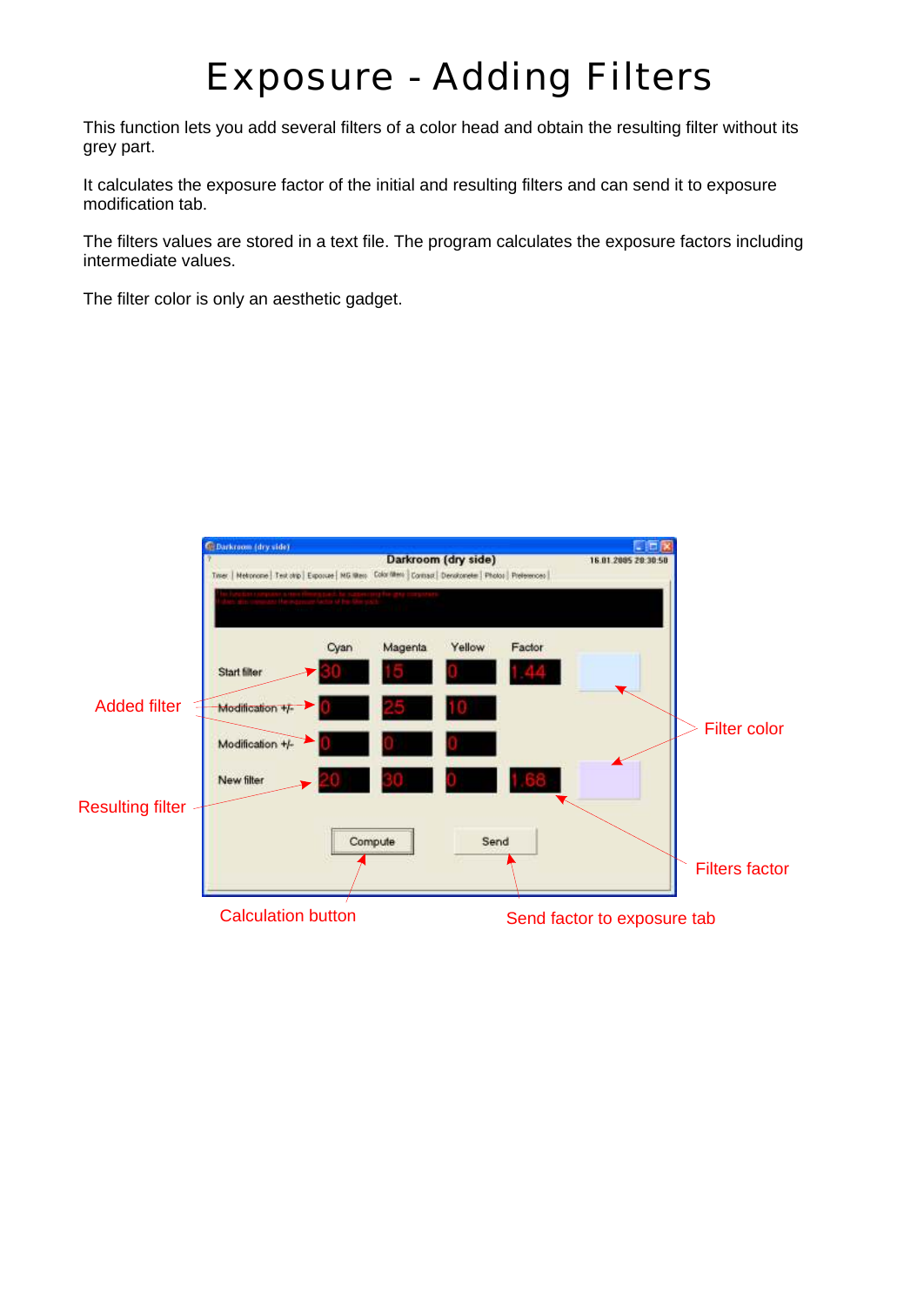## *Contrast - Evaluation & Paper Grade*

This function lets you evaluate the contrast of an image and the corresponding paper grade.

To use it, you need either the RGB sensorof the interface (values retrieved does not correspond to a time) or a darkroom analyzer, not necessarily complex (the Ilford EM10 is sufficient), but indicating exposure times.

Contrast calculation is done in three modes:

- Luminosity ratio
- Ratio expressed in stops values
- According to ISO(R) norm

The ISO(R) norm represents the contrast in the straight part of the sensitometric curve and does not take into account the foot and shoulder.

Measure is done between a density of 0.04 above base+fog and the 90% of the maximum density the paper can reach.

This the reason you should indicate this maximum paper density (around 2.10 for a glossy paper and 1.80 for a matte paper).

A table with the most common papers lets you find the grade needed to match the luminances of the negative.

This table is stored in a text file and can, of course, be modified to display only the papers you use. The given example uses the ISO(R) values supplied by the manufacturers, but you can switch for the mode you prefer.

I advise you perform tests with your paper and enlarger to setup your system.

|                                                            |                                                                                                                                                                  | Sensor measure |               |        |    | <b>Calculates contrast</b> |        |                              |  |  |
|------------------------------------------------------------|------------------------------------------------------------------------------------------------------------------------------------------------------------------|----------------|---------------|--------|----|----------------------------|--------|------------------------------|--|--|
|                                                            |                                                                                                                                                                  |                |               |        |    |                            |        |                              |  |  |
|                                                            |                                                                                                                                                                  |                |               |        |    |                            |        |                              |  |  |
| C Darkroom (dry side)                                      |                                                                                                                                                                  |                |               |        |    |                            | $-108$ |                              |  |  |
|                                                            | Dark/oom (dry/side)<br>16.01.2005 20:54:44<br>Time:   Metonone   Test stip   Exposure   MS Hites   Color Hites   Contrast   Desylionates   Photos   Parketeryons |                |               |        |    |                            |        |                              |  |  |
|                                                            |                                                                                                                                                                  |                |               |        |    |                            |        |                              |  |  |
|                                                            |                                                                                                                                                                  |                |               |        |    |                            |        | <b>Measured contrast</b>     |  |  |
|                                                            |                                                                                                                                                                  |                |               |        |    |                            |        |                              |  |  |
| <b>Black point</b>                                         |                                                                                                                                                                  |                |               |        |    |                            |        | Luminosity                   |  |  |
| Black point                                                | Ž                                                                                                                                                                |                |               | Ratio  |    |                            |        | ←<br>ratio                   |  |  |
|                                                            |                                                                                                                                                                  |                |               |        |    |                            |        | In stops                     |  |  |
| White point<br>White point                                 | Ž                                                                                                                                                                | Compute        |               | Stops  |    |                            |        |                              |  |  |
|                                                            |                                                                                                                                                                  |                |               |        |    |                            |        | values                       |  |  |
| Paper max density<br>41 O                                  |                                                                                                                                                                  |                |               | ISO(R) |    |                            |        | $\leftarrow$ ISO(R) contrast |  |  |
| Grade                                                      |                                                                                                                                                                  |                |               |        |    |                            |        |                              |  |  |
| Paper max<br><b>Agla Multicantrast Pressure NCP 318 RC</b> |                                                                                                                                                                  |                |               |        |    |                            |        |                              |  |  |
| density                                                    | 411-111                                                                                                                                                          |                |               |        |    |                            |        |                              |  |  |
|                                                            |                                                                                                                                                                  |                |               |        |    |                            |        |                              |  |  |
|                                                            |                                                                                                                                                                  |                |               |        |    |                            |        |                              |  |  |
|                                                            | 411 11                                                                                                                                                           |                | - 1           |        |    |                            |        |                              |  |  |
| showing Fase Art                                           | $\mathbf{m}$ and<br>H e l                                                                                                                                        |                | i i           |        |    |                            |        |                              |  |  |
| <b>Polyant Towns I</b>                                     | an a t                                                                                                                                                           |                | <b>Signal</b> |        | F. |                            |        |                              |  |  |
|                                                            |                                                                                                                                                                  |                |               |        |    |                            |        |                              |  |  |
|                                                            |                                                                                                                                                                  |                |               |        |    |                            |        |                              |  |  |
|                                                            |                                                                                                                                                                  |                |               |        |    |                            |        |                              |  |  |
|                                                            |                                                                                                                                                                  |                |               |        |    |                            |        |                              |  |  |
| Papers table and relative grades                           |                                                                                                                                                                  |                |               |        |    |                            |        |                              |  |  |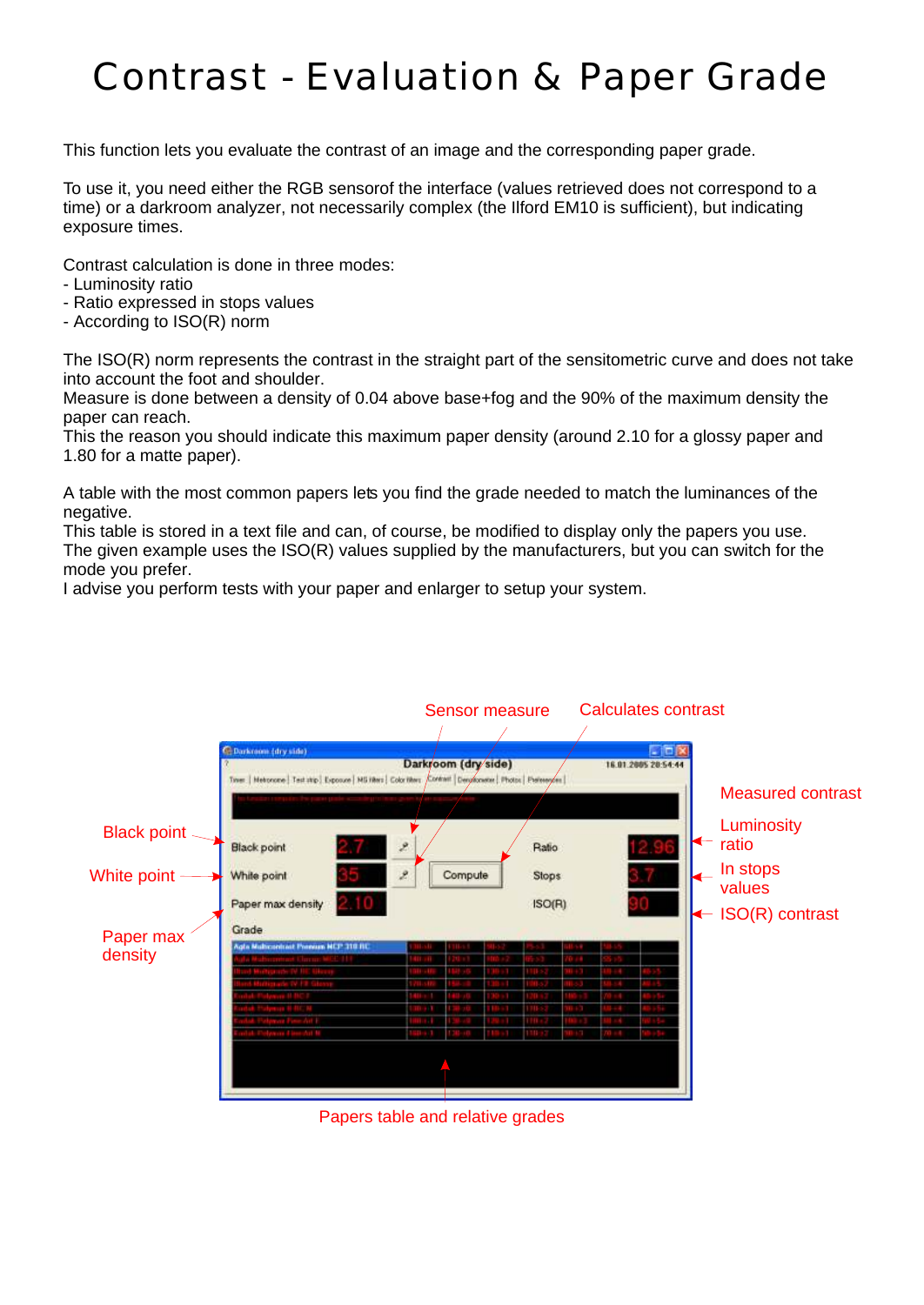### *Densitometer - densities evaluation*

This function lets evaluates density differences.

To use it, you need a lab analyzer, not necessarily complex (the Em10 from Ilford is sufficient), indicating exposure times.

#### **Some examples**

#### **Base+fog**

- Time 1: no negative
- Time 2: part of developed negative without any image

#### **Absolute density of a zone**

- Time 1: base+fog
- Time 2: zone to be measured

#### **Density difference**

- Time 1: zone 1
- Time 2: zone 2



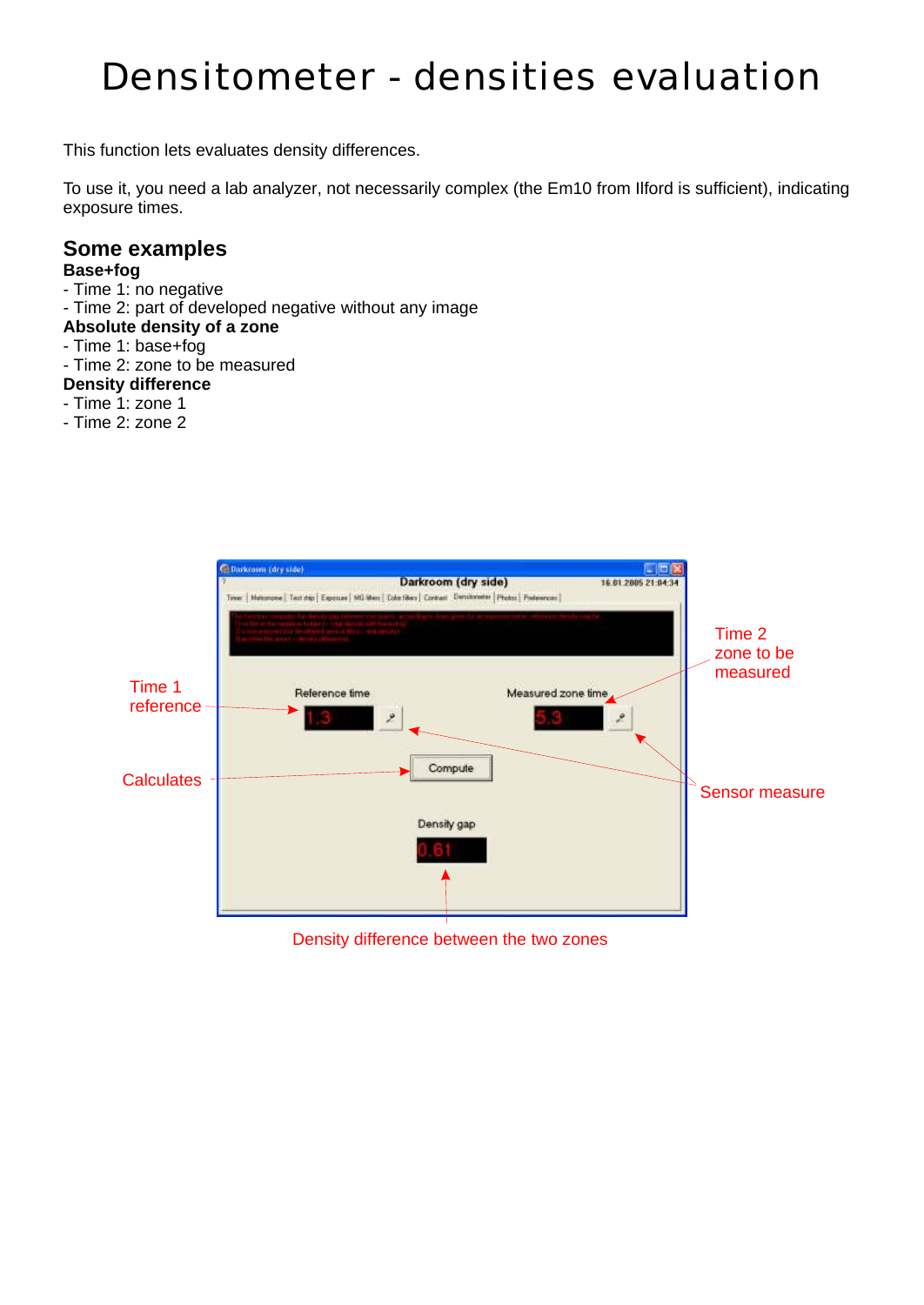### *Exposure Parameters - Selection*

The exposure parameters, dodging/burning sequence included, are stored in text files, one file per image. It is ompleted by an image file containing the dodging/burning map.

This function finds images using keywords, in fact, it's an alpha text search in all text files.

Clic on button Selection or double-clic on the line to go to next screen to display all exposure parameters.

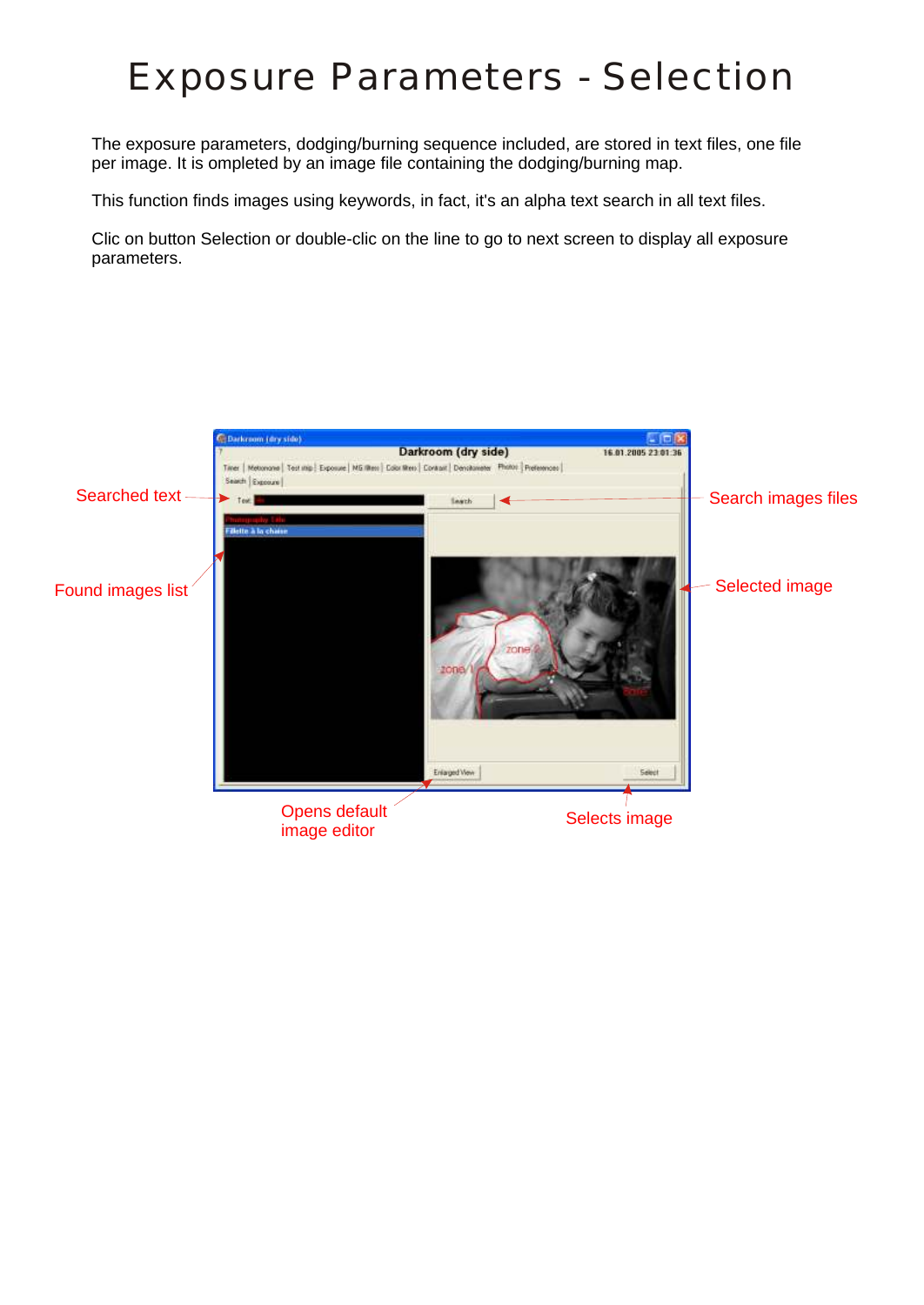### *Exposure Parameters - Use*

This function stores the exposure parameters of an image including the dodging/burning sequence.

An image with the dodging/burning map can be joined. It is advised to give it the same name as the text file, only the extension being different.

The search function uses the complete text file and not only the keywords.

The exposure sequence is indicated in times but also in stops, two buttons convert the values into the other scale.

A double-clic sends the selected time to the main timer.

Two buttons allow to add or delete a line.

Three blocks of text contain the main informations about the image.

Three buttons clear the screen, save the text file or delete it (only the text file but not the image file).

To reduce typing, you can use templates (or any other file of this type).